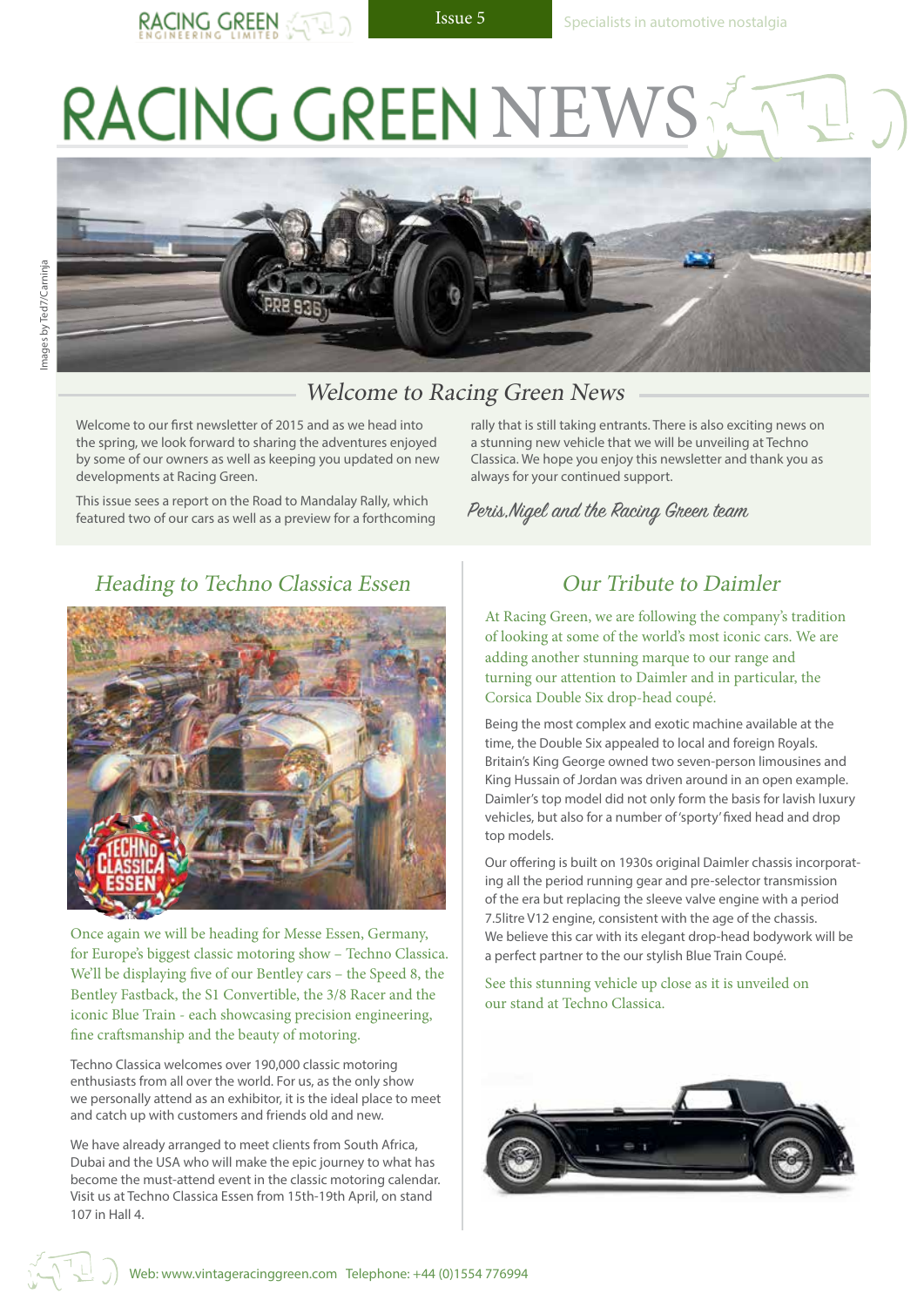

On 1st February, Racing Green Bentley owners Anton Gonnissen and his wife Inge, and Peter Pollet and fellow Belgians Els Verhaegen and Alexander De Groot, departed the iconic Raffles Hotel in Singapore, with a 21-day, 10,000kms adventure ahead of them on the inaugural Road to Mandalay Rally.

Their rally-prepared Speed 8s would travel from Singapore, through Malaysia and Thailand to the border of Burma. Endurance Rally Association director Philip Young had campaigned for permission for the 70 competing cars, with teams from all over the world, to make the country's first land border crossing, which would allow the vehicles to make it to the finishing line.

Palm plantations, banana groves, paddy fields, mountain passes and miles of Buddhist monks were the background throughout this colourful and challenging event.

The drivers enjoyed day after day of closed road hill climbs

and gravel tests secured by scores of local marshals along with police roadblocks at main road intersections.

There were eleven time trials and the same number of regularities which combined to give the more powerful cars something to get their teeth into and the more 'powerful' navigators something to get their head around.

Anton and Inge started the Rally in fine form, holding second place position in their class and winning the third stage in the opening days, while Peter Pollet and his navigators held throd place in their class. The journey took in breathtaking scenery including visits to the location of the Bridge over the River

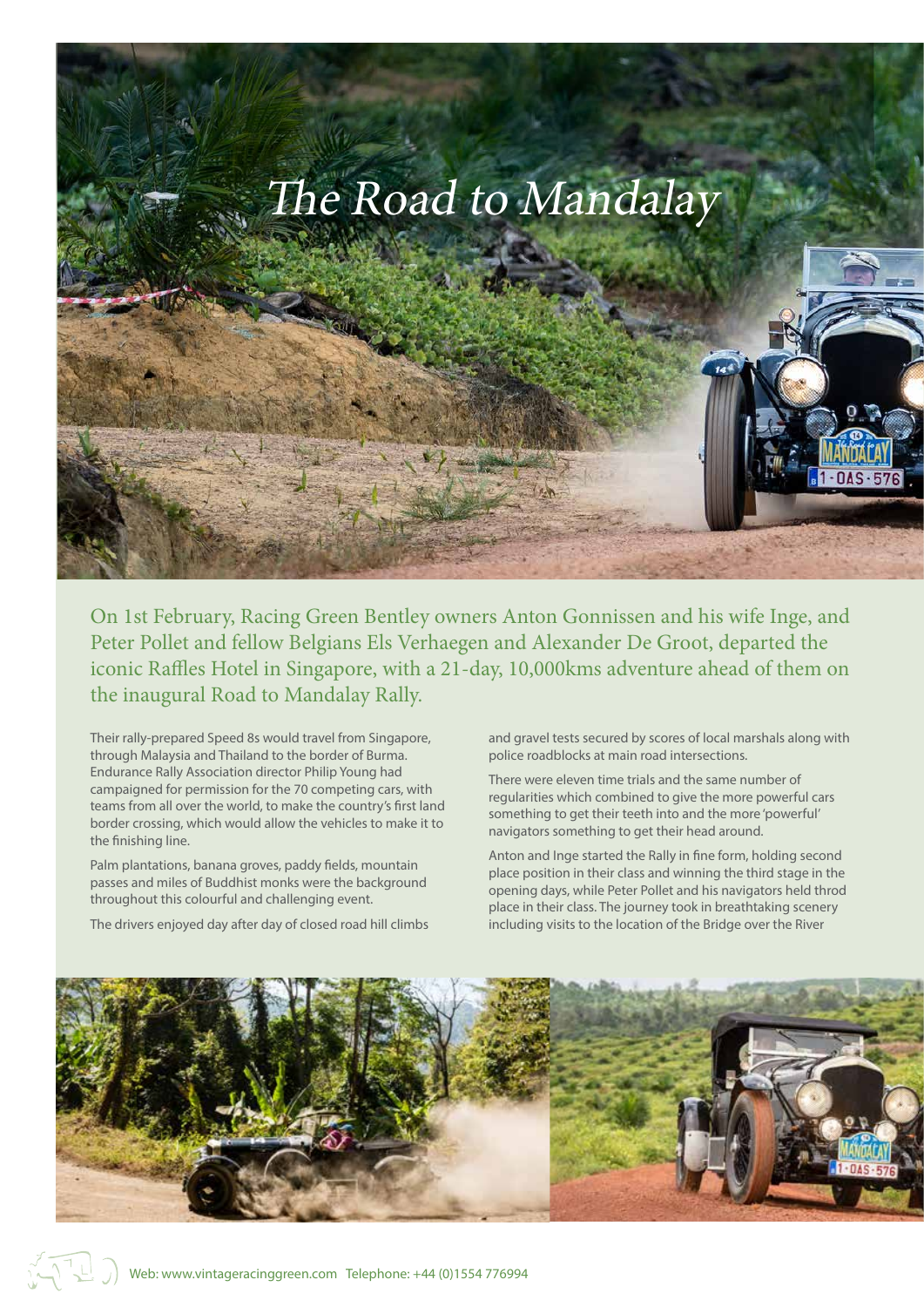

Kwai, and the Hellfire Pass Museum as they made their way to the border.

Sadly Anton and Inge had to withdraw from the Rally just two days after crossing the Burma border when Inge was hit by a flying stone whilst they were driving. This was a freak accident and we send our love and best wishes to Anton and Inge for a speedy recovery.

Although called the Road to Mandalay, the finish of the rally was actually in beautiful Bagan one day later with local dancers, a ceremonial elephant and a welcome glass of something cold and wet. Set among 2,200 centuries old temples along the Irrawaddy a River this was a magical place to finish a very special event and the dawn balloon rides the morning after the prize giving dinner blew away any post celebration cobwebs.



Images by Gerard Brown



## RIP Philip Young

Just after completing the border crossing in Burma on the Road to Mandalay on 20th February, Rally Director Philip Young was involved in a motorcycle accident and was taken to hospital. Sadly he died following complications on 11th March. He was 66 years old.

A prolific ambassador of the historic rally movement, Philip was a larger-than-life character who pushed motorsport boundaries, organising marathon and endurance rallies all over the globe. A founder of the Historic Rally Car Register, Philip set a world record for driving from Cape Town to London in ten-and-a-half days, and is best known for one of his greatest achievements – the revival of the Peking to Paris Motor Challenge, one of the world's most epic motoring adventures. His final milestone was gaining permission for the land border crossing from Thailand into Burma.

We at Racing Green send our condolences to Philip's family and loved ones. He was a tremendous ambassador for historic rallying and we are sure that his legacy will live on in the Endurance Rally Association.